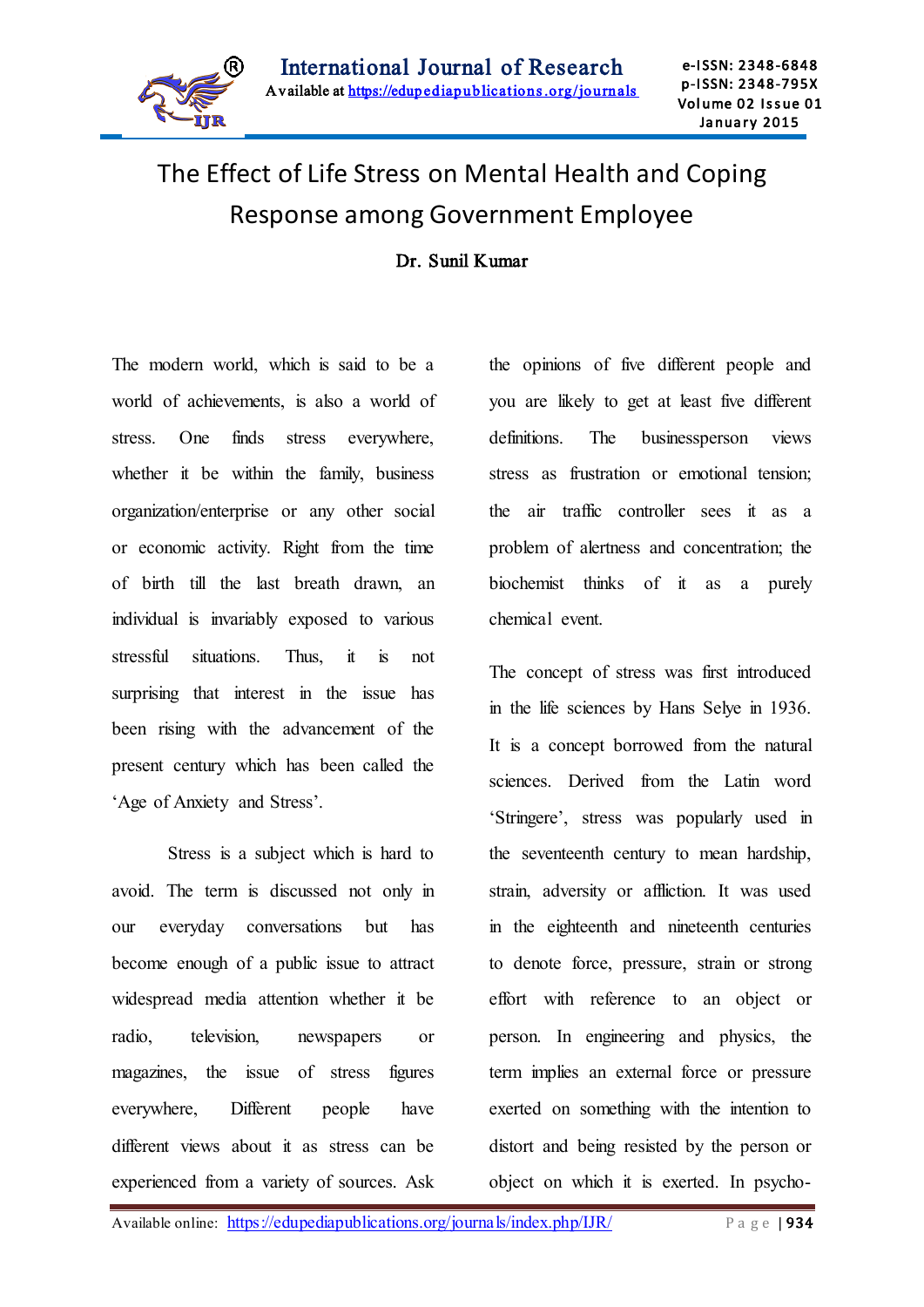

Ī physiology, stress refers to some stimulus resulting in a detectable strain that cannot be accommodated by the organism and which ultimately results in impaired health or behaviour. In common parlance, however, the terms 'stress' and 'strain' are used synonymously in a non-scientific manner. The popularity of this concept has dwindled in the physiological field where it was first introduced by the use of stress terminology continues to flourish in psychological and social sciences.

Well-being is a complex construct that concerns optimal experience and functioning. Current research on wellbeing has been derived from two general perspectives: the hedonic approach, which focuses on happiness and defines wellbeing in terms of pleasure attainment and pain avoidance; and the eudemonic approach, which focuses on meaning and self-realization and defines well-being in terms of the degree to which a person is fully functioning. These two views have given rise to different research foci and a body of knowledge that is in some areas divergent and in others complementary. New methodological developments concerning multilevel modelling and construct comparisons are also allowing researchers to formulate new questions for the field. This review considers research from both perspectives concerning the nature of well-being, its antecedents, and its stability across time and culture.

The fullest representations of humanity show people to be curious, vital, and self-motivated. At their best, they are agented and inspired, striving to learn; extend themselves; master new skills; and apply their talents responsibly. That most people show considerable effort, agency, and commitment in their lives appears, in fact, to be more normative than exceptional, suggestion some very positive and persistent features of human nature. Yet, it is also clear that the human spirit can be diminished or crushed and that individuals sometimes reject growth and responsibility. Regardless of social strata or cultural origin, examples of both children and adults who are apathetic, alienated, and irresponsible are abundant. Such non-optimal human functioning can be observed not only in our psychological clinics but also among the millions who,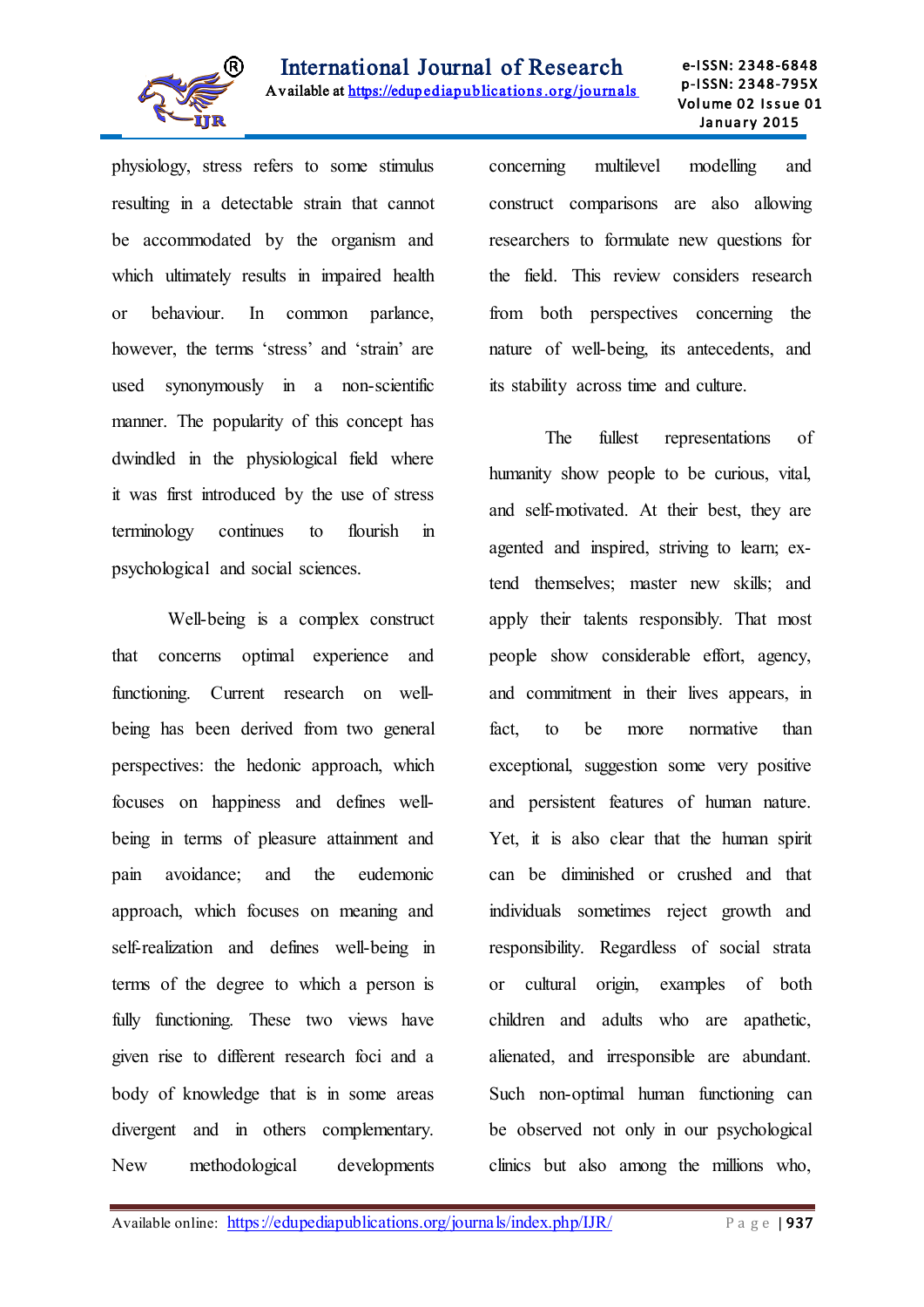

for hours a day, sit passively before their televisions, stare blankly from the back of their classrooms, or wait listlessly for the weekend as they go about their jobs. The persistent, proactive, and positive tendencies of human nature are clearly not invariantly apparent.

Coping refers to efforts to master conditions that fax or exceed adaptive resources (Monar and Lazarus, 1977). As mentioned earlier, the term 'coping' has been used to denote the way of dealing with stress, or the effort to master conditions of harm, threat or challenge when a routine or automatic response is not readily available. Lazarus (1974b) has emphasized the key role of cognitive processes in coping activity and the importance of coping in determining the quality and intensity of emotional reactions to stress. We are constantly 'selfregulating' our emotional reactions, e.g., escaping or postponing unpleasant situations, actively changing threatening conditions, deceiving ourselves about the implications of certain facts, or simply learning to detach ourselves from unpleasant situations. He emphasized that

the individual is actively appraising the situation rather than the environmental contingencies manipulating the individual's behaviour. His definition focuses explicitly on efforts to manage the dynamic constellation of thoughts and acts that constitute the coping process.

Government employee plays an important role in development of society our society and country. They can, make the pillars of a nation deep and lift them high to the sky. But these lofty aspirations can come true only when they perform their duties with dedication and sincerity which is possible only when their personality is fully developed and they possess mental well being. Personality development and mental health are inseparably woven together. Good mental health of the government employee is necessary if there is to be good mental health in the working place. A government employee's personality, enthusiasm, knowledge, attitudes, and problems are all reflected in those peoples who are deal by him.

#### **Objectives**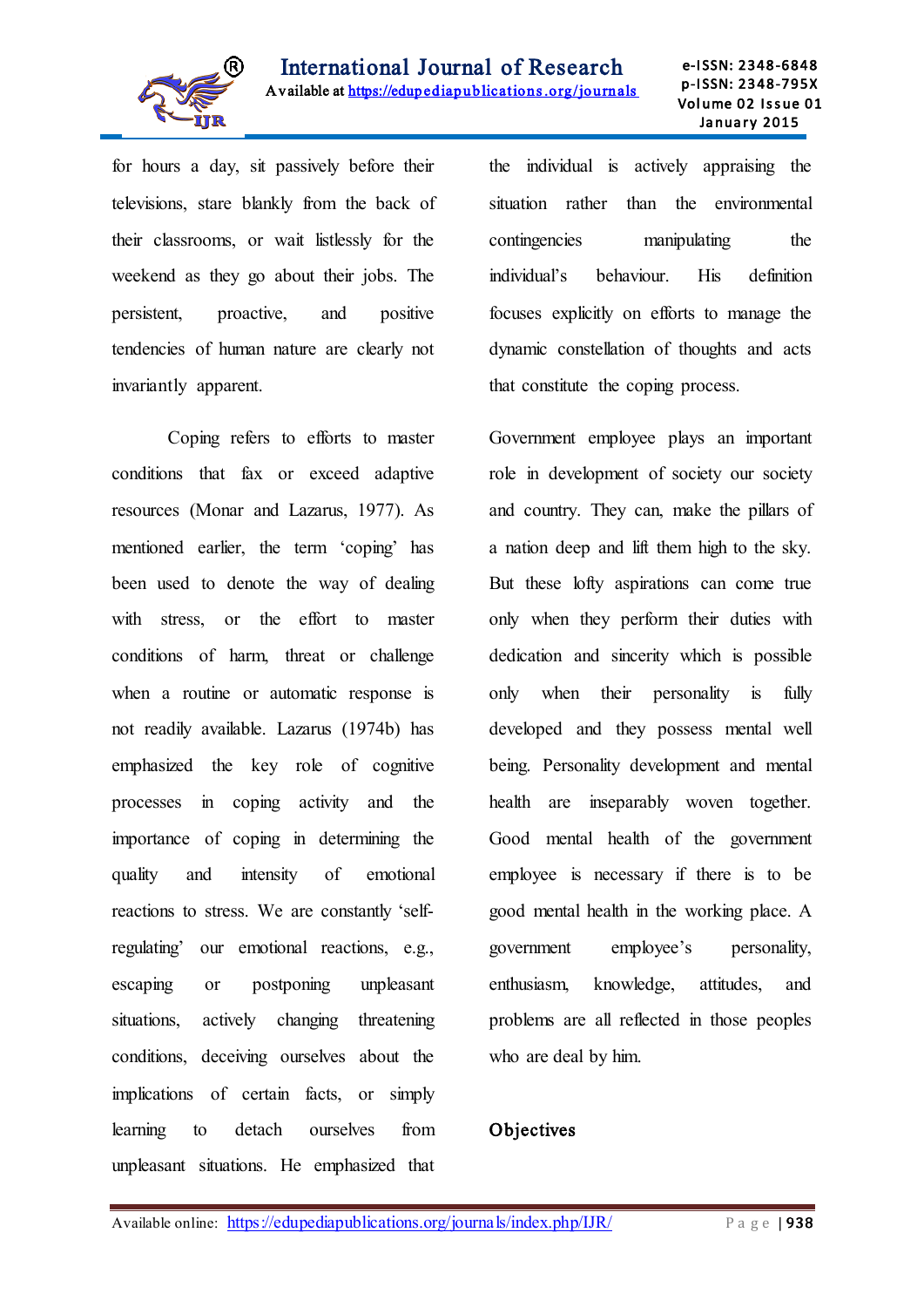

The study was conducted with the following objectives:

- 1. To study the main effects of Life Stress (High and Low) and Gender (Males and Females) on Mental Health and Coping Responses in Government Employee.
- 2. To study the interactive effects of Life Stress (High and Low) and Gender (Males and Females) on Mental Health and Coping Responses in Government Employee.

#### Hypotheses

The study intended to test the following null hypotheses:

- 1. Life Stress (High and Low) will have no significant main effect on Mental Health in Government Employee.
- 2. Life Stress (High and Low) will have no significant main effect on Coping Responses in Government Employee.

#### Sample

In order to satisfy the aims and objectives concerned and to test the aforesaid hypotheses, initially a random sample of 120 government employee was taken. The sample comprised of balanced number of male and female government employee (age range 30-45 years). These

government employees were appointed in various Government Departments of Rajasthan State on a permanent basis and they belonged to diverse disciplines.

#### Measures and Procedure

The following measures were administered on the Male and Female Government Employee with informed consent and they were duly assured that the results so obtained would be kept confidential and would not be used for any other purpose extraneous to the present research:

- 1. PGI General Mental Health Scale (Verma, S.K. & Verma, A, 1989)
- 2. Ways of Coping Scale (Folkman & Lazarus, R.S., 1986)
- 3. Presumptive Stressful Life Events Scale (Singh et.al. 1981)

#### Research Design

The Research Design for the proposed study was a 2 x 2 factorial one. The following variables were used: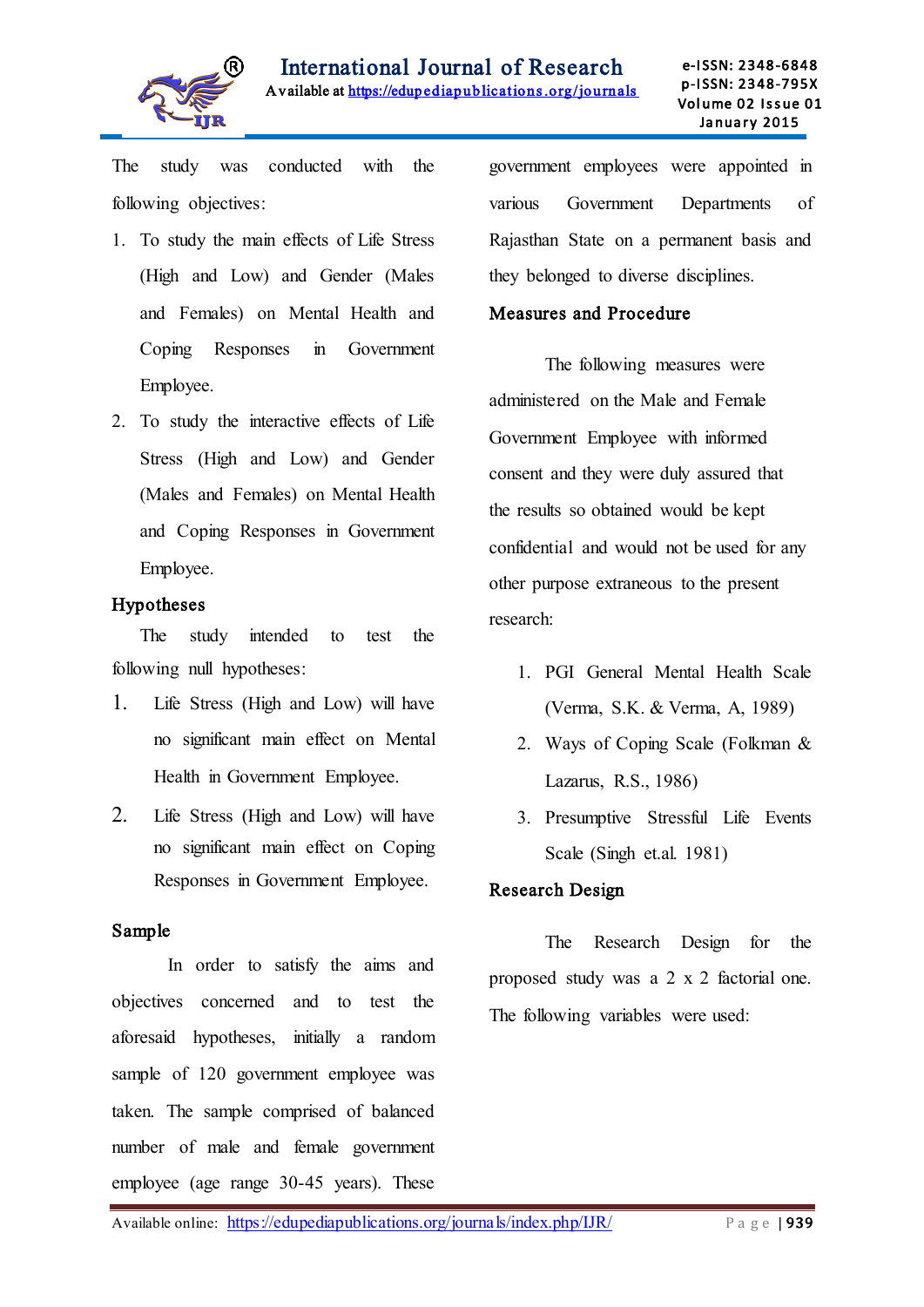

#### Ī Variables:

#### Independent Variables

- 1. Life Stress (High and Low)
- 2. Gender (Males and Females)

## Dependent Variables

- 1. Mental Health
- 2. Coping Responses

#### Statistical Analysis

Descriptive Group Statistics (Means and Standard Deviations) of these two factors viz. Life Stress (High and Low) and Gender (Males and Females) with their respective levels were calculated through SPSS 10 software.

A 2 x 2 ANOVA with equal cell frequencies was employed to see the significance of main & interactive effects of Life Stress (High and Low) and Gender (Males and Females) on Mental Health and Coping Responses in Government Employees.

## Conclusions

 The conclusions were derived as follows:

It was ascertained that Life Stress had significant main effect on Mental Health and Coping Responses in Government Employees. It was empirically proved that Gender had significant main effect on Mental Health and Coping Responses in Government Employees.

It was theoretically ascertained that Life Stress had significant interactive effect on Mental Health but not on Coping Responses in Government Employees. The results also depict that Gender had significant interactive effect on Mental Health and Coping Responses in Government Employees. The results also reflect that Life Stress and Gender had significant interactive effect on Mental Health but not on Coping Responses on Government Employees.

It was also empirically proved that Life Stress and Gender had significant interactive effect on Mental Health but not on Coping Responses.

## Major Findings

The major findings of the present study are that Life Stress impacts Mental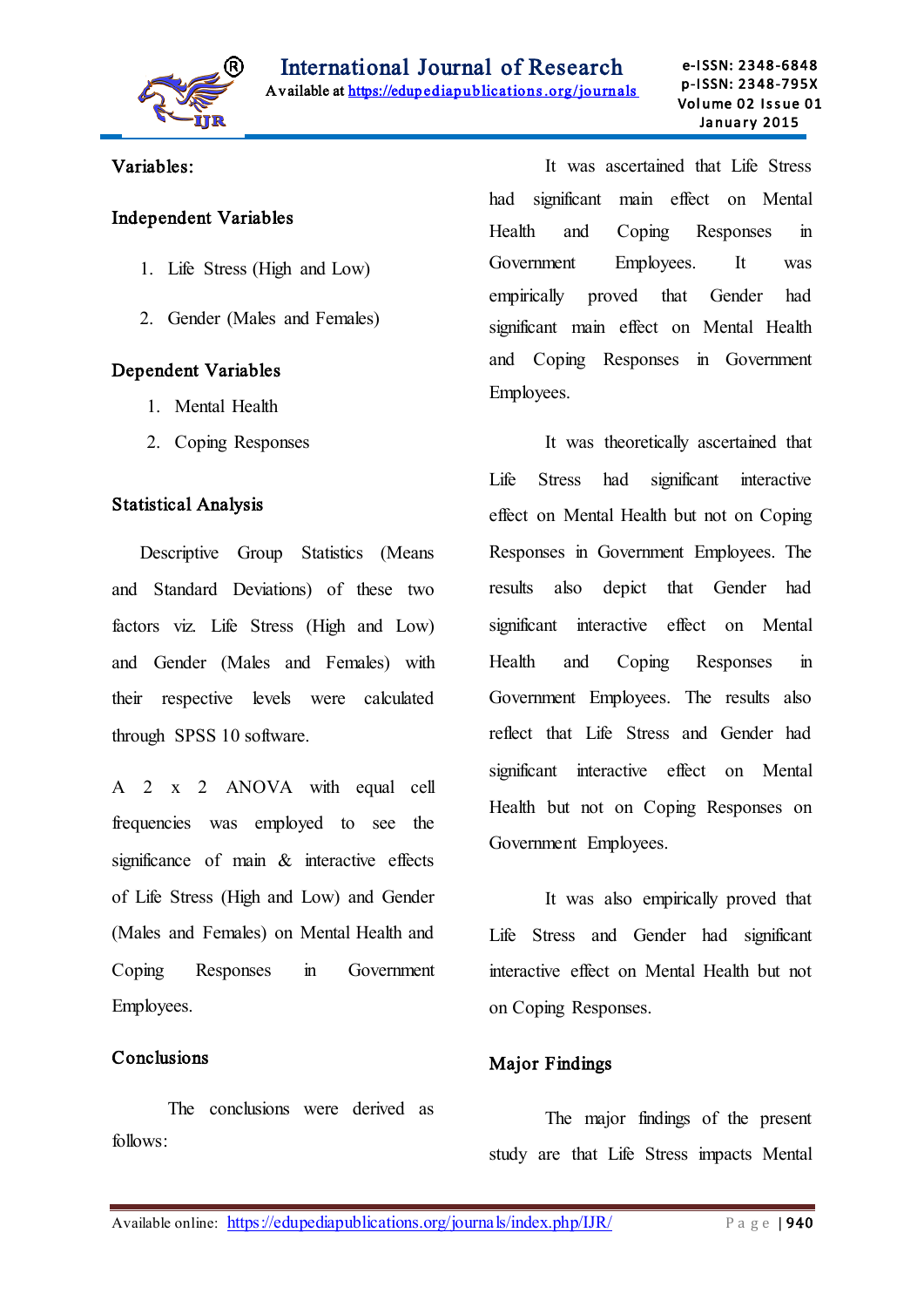

Health and Coping Responses in Government Employees. Gender plays a positive role in Mental Health and Coping Responses in Government Employees.

Life Stress influences Mental Health but does not affect in Government Employees. On the other hand, Gender impacts Mental Health and Coping Responses in Government Employees and Gender conjointly influences Mental Health but fails to affect Coping Responses in Government Employees.

The study also reflects that Life Stress and Gender together influences Mental Health but fails to affect Coping Responses in Government Employees.

# References

- Agarwal, U.N., Malhan, N.K., & Singh, B., (1979). Some classifications of stress and its applications at work. Indian Journal of Industrial Relations, 15 (1), 41-50.
- Asthana, H.S., (1983). The concept of stress. A phenomenological

approach. Paper presented at the seminar on Stress, Anxiety and Mental Health, University of Allahabad, Allahabad.

- Brunstein, J. C., (1993). Personal goals and subjective well-being. Journal of Personality and Social Psychology, 65, 1061-1070.
- Bulan, H. F., Erickson, R., &Wharton, A., (1997). Doing for others on the job. The affective requirements of service work, gender, and emotional well-being. Social Problems, 44(2), 235–256.
- Cohen, E., & Lazarus, R.S. (1973). Active coping processes, coping dispositions, and recovery from surgery. Psychosomatic Medicine, 35, 375-389.
- Cole, G.E., & Tucker, L.A., (1998). Measures of objective and subjective stress by level if income. Psychological Reports, Vol. 139- 142.
- Costa, P.T., & McCrae, R.R., (1988). Personality in adulthood. A sixyear longitudinal study of self-